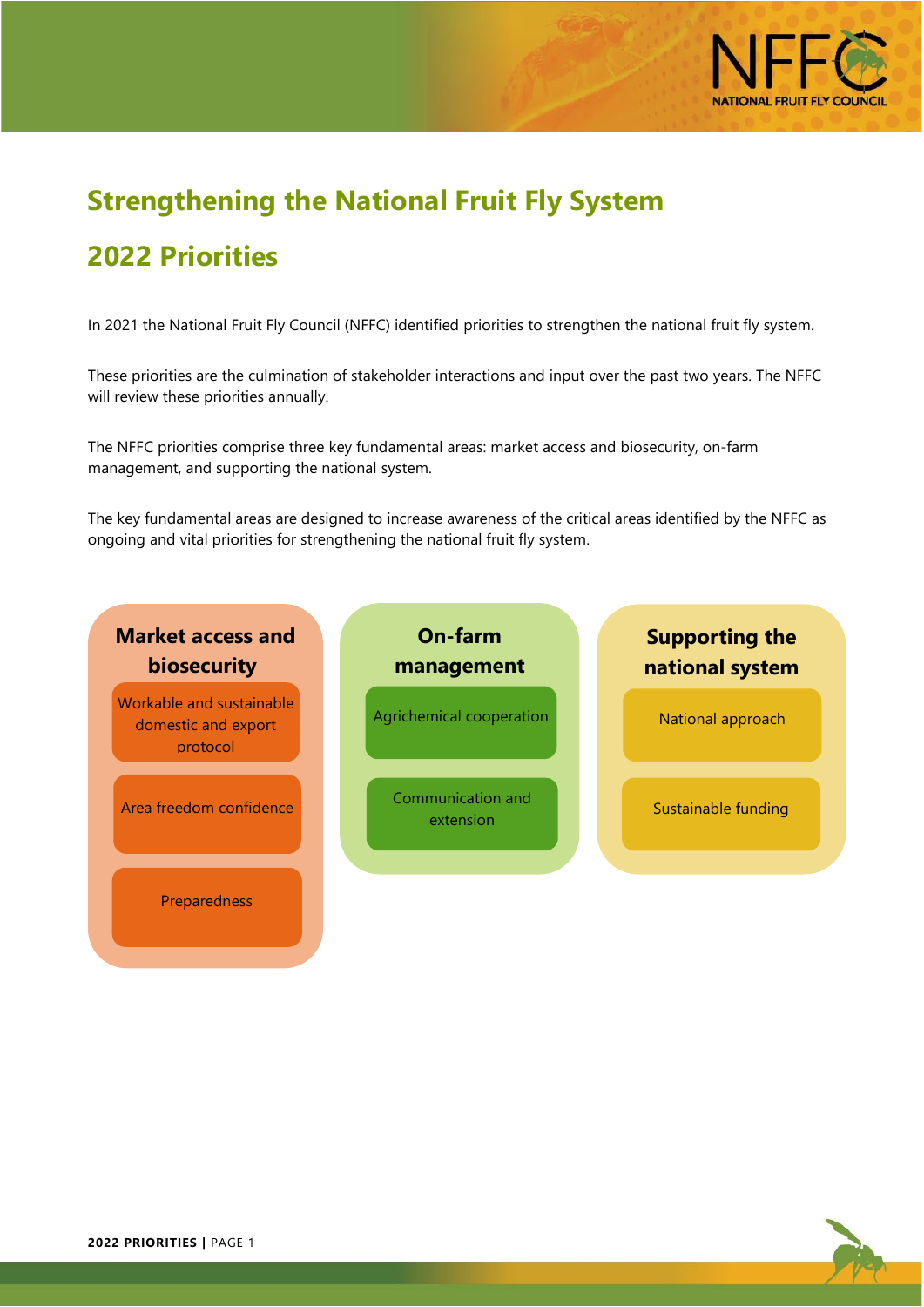| <b>Market access and biosecurity</b>                         |                                                                                                                                                                                                                                                                                                                                                                                                                                                      |                                                                                                                                                    |  |  |
|--------------------------------------------------------------|------------------------------------------------------------------------------------------------------------------------------------------------------------------------------------------------------------------------------------------------------------------------------------------------------------------------------------------------------------------------------------------------------------------------------------------------------|----------------------------------------------------------------------------------------------------------------------------------------------------|--|--|
| <b>Priority</b>                                              | <b>Outcomes sought</b>                                                                                                                                                                                                                                                                                                                                                                                                                               | <b>Relevant stakeholders</b>                                                                                                                       |  |  |
| Workable and sustainable<br>domestic and export<br>protocols | Finalisation of Australia's Fruit Fly<br>$\bullet$<br>National Management Protocols and<br>deliver to international trading partners.<br>Quarantine entry requirements and<br>$\bullet$<br>associated ICAs that are consistent and<br>align with best practice.                                                                                                                                                                                      | Federal Government.<br>State and Territory<br>governments.<br>Peak industry bodies.                                                                |  |  |
| Area freedom confidence                                      | Australia's fruit fly trapping networks<br>$\bullet$<br>provide sufficient evidence to support<br>recognition of area freedoms for<br>domestic and export market access.<br>Confidence that Australia's fruit fly<br>$\bullet$<br>trapping networks provide early<br>detection of incursions or changes to<br>fruit fly distribution.<br>Resolution of the future of fruit fly<br>Sterile Insect Technique (SIT) to support<br>ongoing area freedom. | • State and Territory<br>governments.<br>Federal Government.<br>Research providers.<br>$\bullet$<br>Peak industry bodies.                          |  |  |
| Preparedness                                                 | Shared stakeholder understanding of<br>$\bullet$<br>the economic role of Australia's east-<br>west fruit fly distribution in export and<br>domestic trade.<br>Governments and industries are<br>$\bullet$<br>prepared if changes occur to Australia's<br>east-west fruit fly distribution or there in<br>the event of an exotic fruit fly outbreak.                                                                                                  | Peak industry bodies.<br>$\bullet$<br>State and Territory<br>governments.<br>Federal Government.<br>Research providers.<br>Plant Health Australia. |  |  |